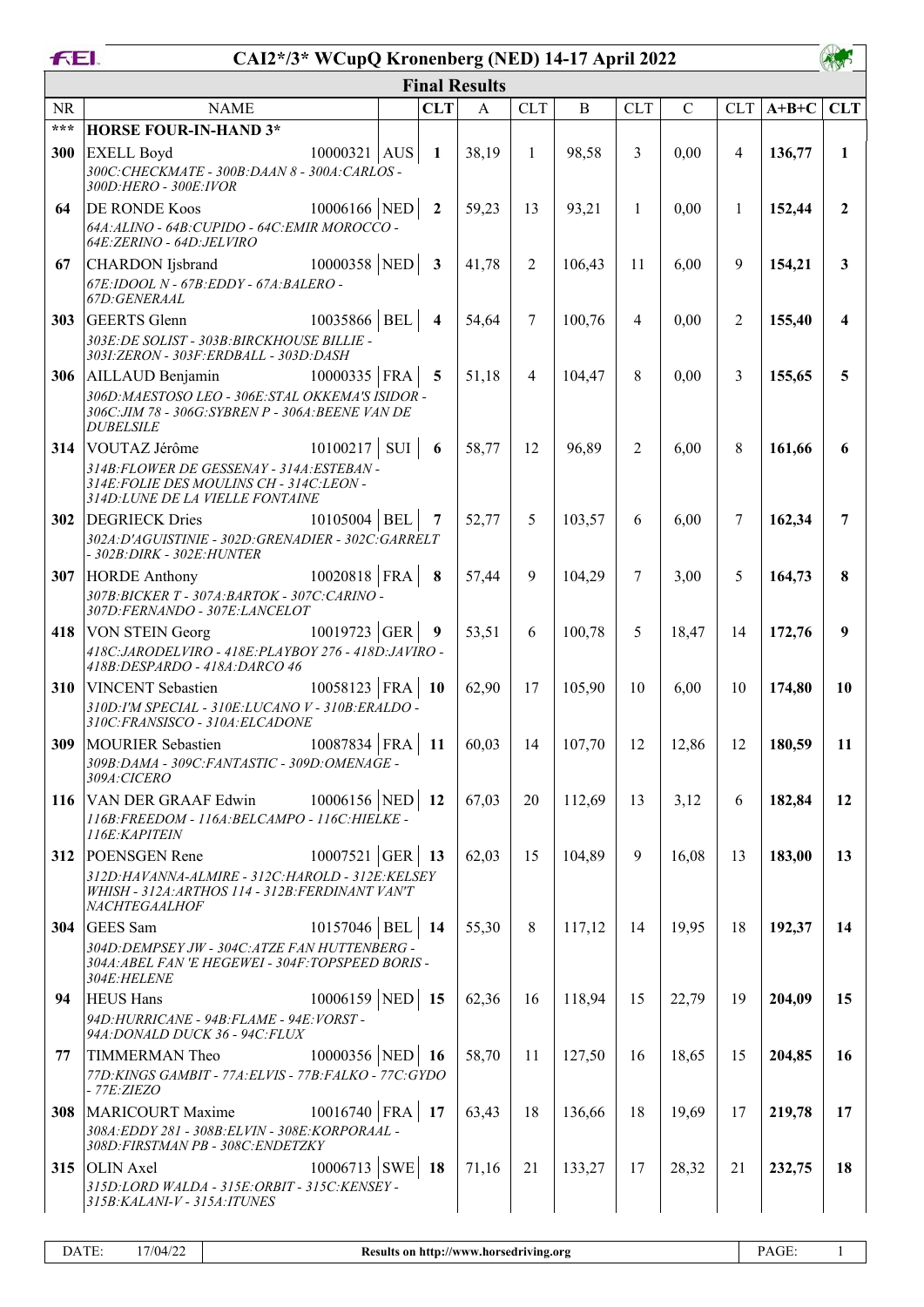| FEI.       | CAI2*/3* WCupQ Kronenberg (NED) 14-17 April 2022                                                                                     |            |                         |                                        |                |              |                |             |                |         |              |  |
|------------|--------------------------------------------------------------------------------------------------------------------------------------|------------|-------------------------|----------------------------------------|----------------|--------------|----------------|-------------|----------------|---------|--------------|--|
|            |                                                                                                                                      |            |                         | <b>Final Results</b>                   |                |              |                |             |                |         |              |  |
| <b>NR</b>  | <b>NAME</b>                                                                                                                          |            | <b>CLT</b>              | $\mathbf{A}$                           | <b>CLT</b>     | $\, {\bf B}$ | <b>CLT</b>     | $\mathbf C$ | <b>CLT</b>     | $A+B+C$ | <b>CLT</b>   |  |
| 305        | 10228299<br>STOKMANS Tom                                                                                                             | <b>BEL</b> | 19                      | 63,70                                  | 19             | 157,95       | 19             | 19,08       | 16             | 240,73  | 19           |  |
|            | 305H: YK TIEME - 305G: YARO V.D ZATHE V.<br>DIEPENSLOOT - 305A: ALLEGRO V.D. ZATHE V. DIEPENSL<br>- 305E:TOPSPEED SANNE - 305B:BOUKE |            |                         |                                        |                |              |                |             |                |         |              |  |
| 301        | $10033897$ AUS 20<br>VAN DEN BERGE Tor<br>301C:INDIANA - 301D:JEEBERT - 301A:CARBERY ESTATE                                          |            |                         | 58,17                                  | 10             | 165,92       | 20             | 25,17       | 20             | 249,26  | 20           |  |
|            | CATO - 301B: CARBERY ESTATE CHINO                                                                                                    |            |                         |                                        |                |              |                |             |                |         |              |  |
| 313        | VAN NIEKERK Wayne $10098171$ RSA<br>313A: EVEREST - 313C: JAYTON - 313B: JALMER HBC -<br>313D:KORPORAAL                              |            | 21                      | 73,69                                  | 22             | 353,94       | 21             | 63,60       | 22             | 491,23  | 21           |  |
| 311        | $10017210$ GER<br>HARM Mareike<br>311A:G - 311E:ZAZOU 30 - 311C:SUNFIRE - 311B:LUXUS<br>BOY - 311D:RACCIANO                          |            |                         | 48,11                                  | 3              |              | EL             | 6,00        | 11             |         |              |  |
| $***$      |                                                                                                                                      |            |                         |                                        |                |              |                |             |                |         |              |  |
| 322        | <b>HORSE PAIR 3*</b><br>$10006023$ FRA<br><b>DUTILLOY</b> Francois                                                                   |            | $\mathbf{1}$            | 49,95                                  | 1              | 90,24        | $\overline{4}$ | 13,05       | 5              | 153,24  | 1            |  |
|            | 322D: PUCCI - 322C: JACKPOT - 322B: EDDA 80                                                                                          |            |                         |                                        |                |              |                |             |                |         |              |  |
|            | $10110362$ NED<br>1014 VAN EIJK Stan                                                                                                 |            | $\overline{\mathbf{2}}$ | 56,26                                  | 5              | 93,25        | 7              | 4,26        | $\mathbf{1}$   | 153,77  | $\mathbf{2}$ |  |
|            | 1014A: DENIRO - 1014C: ZORAC                                                                                                         |            |                         |                                        |                |              |                |             |                |         |              |  |
|            | <b>3439</b> DE RONDE Anna $10211009$ NED<br>3439B:JORIS - 3439A:BARITON - 3439C:EVERT                                                |            | $\overline{\mathbf{3}}$ | 56,18                                  | $\overline{4}$ | 92,36        | 6              | 10,71       | 3              | 159,25  | 3            |  |
| 842        | $10011959$ NED<br><b>BOOM Ewoud</b>                                                                                                  |            | $\overline{4}$          | 59,83                                  | 6              | 82,75        | 1              | 17,18       | 9              | 159,76  | 4            |  |
|            | 842B: IOWA - 842A: ILONA VAN HET RODELAND                                                                                            |            |                         |                                        |                |              |                |             |                |         |              |  |
| 323        | $10022880$ FRA<br><b>GRIMONPREZ</b> Franck                                                                                           |            | 5                       | 50,94                                  | $\overline{2}$ | 86,21        | 2              | 25,24       | 17             | 162,39  | 5            |  |
|            | 323B: DSP DA VINCY - 323D: PORTOS - 323A: DA VINCI                                                                                   |            |                         |                                        |                |              |                |             |                |         |              |  |
| 761        | 10235037 NED<br><b>EGBERINK Rens</b><br>761B: KULANO - 761A: JEAMON VAN DE MARTHA HOEVE<br>TEX                                       |            | 6                       | 68,65                                  | 15             | 91,49        | 5              | 10,67       | $\overline{2}$ | 170,81  | 6            |  |
| 456        | 10029900 NED 7<br>DIJKHOF Geert                                                                                                      |            |                         | 71,69                                  | 18             | 87,73        | 3              | 16,40       | 8              | 175,82  | 7            |  |
|            | 456A: BAHREIN - 456C: GIOVANNI - 456D: GOIRGIO                                                                                       |            |                         |                                        |                |              |                |             |                |         |              |  |
| 332        | $10075610$ SWE 8<br><b>OTTOSSON</b> Eva<br>332C: SIR BENJI - 332B: AVON - 332A: ADRIAN                                               |            |                         | 62,80                                  | 8              | 104,94       | 14             | 14,33       | 6              | 182,07  | 8            |  |
| <b>320</b> | $10105707$ BEL<br>VAN PRAET Nico                                                                                                     |            | 9                       | 64,07                                  | 9              | 104.09       | 12             | 15,14       | 7              | 183,30  | 9            |  |
|            | 320A:JARDO - 320B:JOB<br>$10112164$ NED 10<br>1689 ZAAYER Annegreet                                                                  |            |                         | 65,38                                  | 10             | 103,31       | 10             | 21,71       | 11             | 190,40  | 10           |  |
|            | 1689B: KINGSTON - 1689A: KERONA VS<br>$10065977$ SUI 11                                                                              |            |                         | 68,12                                  |                |              |                |             |                |         |              |  |
| 328        | MARX Lancelot<br>328A: GETSEMINEE V.D. DUINEN - 328B: ILONIST                                                                        |            |                         |                                        | 14             | 105,94       | 17             | 18,61       | 10             | 192,67  | 11           |  |
| 330        | $10077579$ SWE 12<br>AHLBERG Camilla<br>330B:ECCO - 330A: DIXIE                                                                      |            |                         | 66,52                                  | 12             | 105,46       | 16             | 21,93       | 12             | 193,91  | 12           |  |
| 317        | $10006706$ BEL<br><b>HEYLEN Wim</b>                                                                                                  |            | 13                      | 74,35                                  | 22             | 110,29       | 19             | 10,95       | $\overline{4}$ | 195,59  | 13           |  |
| 30         | 317A: ELMO B - 317B: GARVIN VAN PAPINGLO<br>10006153 NED 14<br><b>VOETS</b> Ben                                                      |            |                         | 76,17                                  | 23             | 96,57        | 8              | 23,14       | 14             | 195,88  | 14           |  |
| 324        | 30A: EXPRESSO D - 30B: HUMPHRY.K<br>$10011051$ FRA<br>GUILLEMARRE Fabien                                                             |            | 15                      | 66,98                                  | 13             | 102,50       | 9              | 27,77       | 18             | 197,25  | 15           |  |
| 326        | 324A: HARVEY - 324B: IDSARD. V - 324C: KADANS<br>$10076305$ GBR 16<br>PIMBBLET Nicola                                                |            |                         | 69,41                                  | 17             | 105,28       | 15             | 24,11       | 15             | 198,80  | 16           |  |
|            | 326A:BROWN BOY B - 326B:EWALD                                                                                                        |            |                         |                                        |                |              |                |             |                |         |              |  |
| 331        | 10200411 SWE 17<br>KROGSTAD Amanda<br>331A: MELLE H - 331B: NERO - 331C: RINTSJE B.                                                  |            |                         | 62,34                                  | 7              | 108,21       | 18             | 28,92       | 19             | 199,47  | 17           |  |
|            | 10116596 NED 18<br>1820 LOMMERS Rob                                                                                                  |            |                         | 73,57                                  | 20             | 103,50       | 11             | 22,52       | 13             | 199,59  | 18           |  |
|            | 1820B: EXTION - 1820C: FILLIP SPUDALSHOEJ - 1820A: EL<br>FIERO VD VEMMEKESHOEVE D'O7                                                 |            |                         |                                        |                |              |                |             |                |         |              |  |
| 319        | $10167041$ BEL<br>OOSTERLIJNCK Ruben                                                                                                 |            | - 19                    | 66,06                                  | 11             | 111,72       | 20             | 25,05       | 16             | 202,83  | 19           |  |
|            | 319C: INDIGO V/D KIEKENHOEF - 319A: COEUR TOUCHE<br>- 319B: GUESS WHAT S.A.                                                          |            |                         |                                        |                |              |                |             |                |         |              |  |
| 316        | VON BUCHHOLTZ Amely $10005947$ ARG 20                                                                                                |            |                         | 53,75                                  | 3              | 121,81       | 22             | 29,35       | 20             | 204,91  | 20           |  |
|            | 316B: GENTLE 3 - 316C: JANTIJN V                                                                                                     |            |                         |                                        |                |              |                |             |                |         |              |  |
|            | DATE:<br>17/04/22                                                                                                                    |            |                         | Results on http://www.horsedriving.org |                |              |                |             |                | PAGE:   | 2            |  |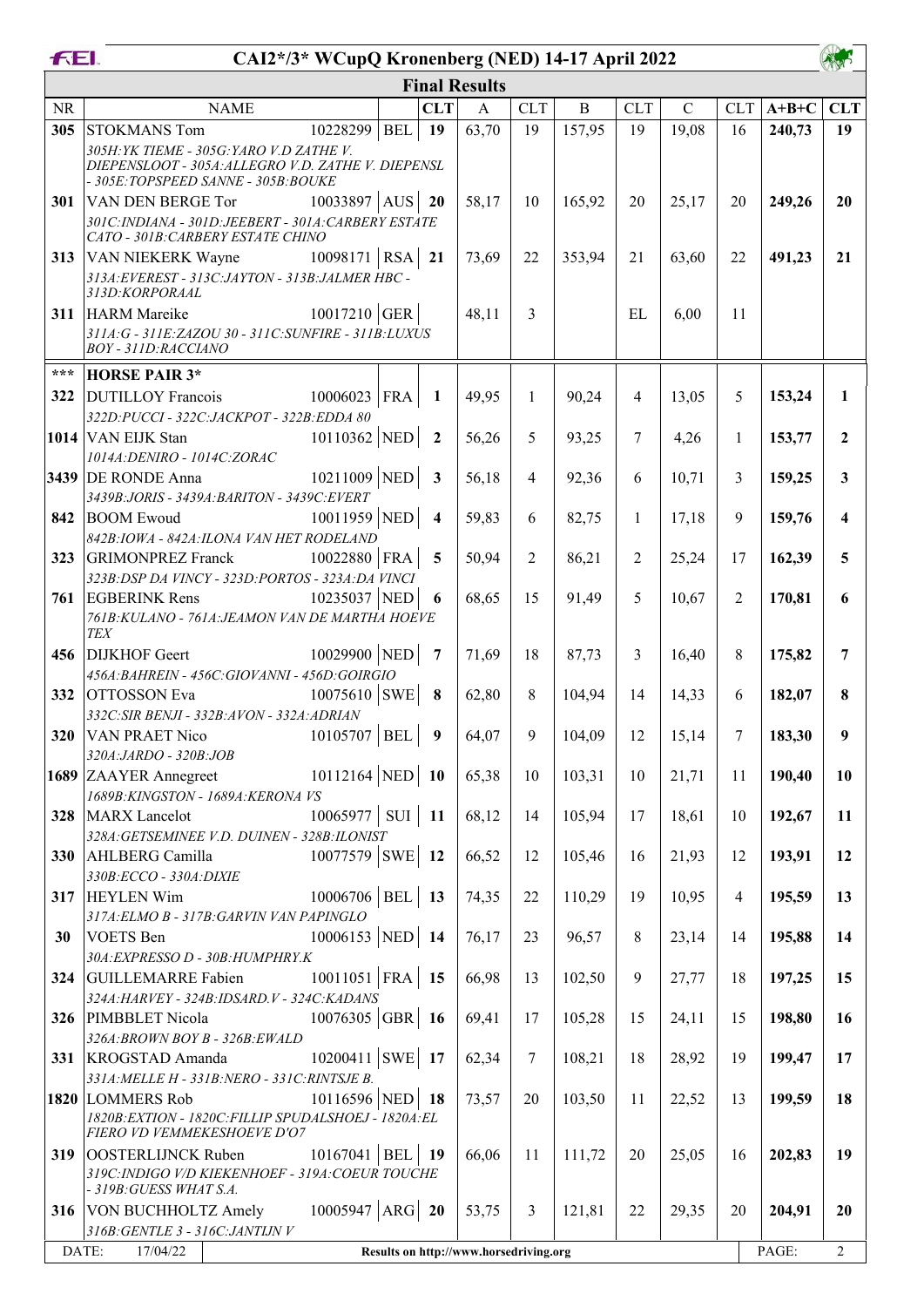| FEI.       | CAI2*/3* WCupQ Kronenberg (NED) 14-17 April 2022                                          |                   |     |                          |                      |                |              |                |             |                |         |              |
|------------|-------------------------------------------------------------------------------------------|-------------------|-----|--------------------------|----------------------|----------------|--------------|----------------|-------------|----------------|---------|--------------|
|            |                                                                                           |                   |     |                          | <b>Final Results</b> |                |              |                |             |                |         |              |
| <b>NR</b>  | <b>NAME</b>                                                                               |                   |     | <b>CLT</b>               | $\mathbf{A}$         | <b>CLT</b>     | $\, {\bf B}$ | CLT            | $\mathbf C$ | <b>CLT</b>     | $A+B+C$ | <b>CLT</b>   |
| 325        | PILLING Owen<br>325A: FERRY BEAUTY - 325B: LORENZO -<br>325C:LUCKY-ARIE                   | 10066797          | GBR | 21                       | 69,33                | 16             | 104,21       | 13             | 43,47       | 23             | 217,01  | 21           |
| 329        | REIFER-SAX Marie Louise<br>329B: MIS - 329C: MIS BONITA - 329A: JALEO CXCIII              | 10141374          | SUI | 22                       | 78,53                | 25             | 113,43       | 21             | 45,36       | 24             | 237,32  | 22           |
| 327        | <b>THEISEN Marc</b>                                                                       | $10043526$ LUX    |     | 23                       | 73,74                | 21             | 129,16       | 23             | 63,33       | 25             | 266,23  | 23           |
| 318        | 327B: CAYETANO P - 327A: BARETTA<br>NIJS Nathan<br>318A: HERNANDEZ DE BAIAN - 318C: MARIO | $10090503$ BEL    |     |                          | 72,37                | 19             |              | EL             | 35,44       | 22             |         |              |
| $***$      | <b>HORSE SINGLE 3*</b>                                                                    |                   |     |                          |                      |                |              |                |             |                |         |              |
| 346        | VIGNAUD Marion<br>346A: FIRST QUALITY                                                     | 10036019 FRA      |     | 1                        | 39,79                | $\overline{2}$ | 82,27        | $\overline{4}$ | 3,00        | 12             | 125,06  | $\mathbf{1}$ |
| 357        | <b>KRISTIANSEN Linnea</b><br>357A:LADY LEXINGTON                                          | 10110397 SWE      |     | $\overline{\mathbf{2}}$  | 49,55                | 6              | 82,65        | 6              | 3,72        | 18             | 135,92  | $\mathbf{2}$ |
| 338        | JÄRVINEN Talvikki<br>338A:DANSER T                                                        | $10056703$ FIN    |     | $\overline{\mathbf{3}}$  | 49,11                | 5              | 87,92        | 16             | 0,00        | 3              | 137,03  | 3            |
| 342        | MARTIN Fabrice                                                                            | $10006665$ FRA    |     | $\overline{\mathbf{4}}$  | 39,45                | $\mathbf{1}$   | 97,40        | 32             | 1,34        | 9              | 138,19  | 4            |
|            | 342A:LANZARO IFCE<br>1125 PESTMAN Rudolf                                                  | $10083341$ NED 5  |     |                          | 55,66                | 10             | 82,63        | 5              | 0,00        | $\mathbf{1}$   | 138,29  | 5            |
| 356        | 1125A: FAIR PLAY D<br><b>BARBEY</b> Michael                                               | $10013146$ SUI    |     | $\overline{\phantom{a}}$ | 50,11                | 7              | 89,52        | 19             | 0,00        | 7              | 139,63  | 6            |
| 337        | 356A: DINO XVIII<br>NIELSEN Mie Mosegaard                                                 | 10142648 DEN      |     | $\overline{7}$           | 55,99                | 11             | 85,88        | 11             | 0,00        | 5              | 141,87  | 7            |
| 344        | 337A: EMMA<br>MORICHON Edouard                                                            | 10027237 FRA      |     | 8                        | 64,10                | 25             | 80,98        | $\overline{2}$ | 0,00        | $\overline{2}$ | 145,08  | 8            |
|            | 344A: CWMMEUDWY TALIESIN<br>1469 VAN DER HORST Jaap                                       | 10116580 NED      |     | $\overline{\mathbf{9}}$  | 55,22                | 9              | 89,96        | 20             | 0,00        | 6              | 145,18  | 9            |
| 602        | 1469A:ZORRO<br><b>PROVOOST</b> Christiaan                                                 | $10006783$ NED 10 |     |                          | 53,99                | 8              | 88,00        | 17             | 3,27        | 17             | 145,26  | 10           |
| 878        | 602A:DURAN-H<br><b>DE RONDE Piet</b>                                                      | 10043807 NED 11   |     |                          | 61,99                | 22             | 84,02        | 8              | 3,00        | 15             | 149,01  | 11           |
| 221        | 878A:MR. BOJANGLES<br><b>VAN DER DOELEN Frank</b>                                         | 10085313 NED 12   |     |                          | 64,32                | 26             | 82,09        | $\overline{3}$ | 3,00        | 13             | 149,41  | 12           |
| 341        | 221A: IVERNO<br><b>DESCHAMPS</b> Clement                                                  | $10069687$ FRA 13 |     |                          | 61,43                | 20             | 87,88        | 15             | 3,00        | 10             | 152,31  | 13           |
|            | 341A:CZAKO<br>1907 HOUTERMAN Eline                                                        | $10106681$ NED 14 |     |                          | 61,76                | 21             | 83,33        | $\tau$         | 7,41        | 22             | 152,50  | 14           |
|            | 1907A: FINO UNO TOLTIEN                                                                   | $10046738$ NOR 15 |     |                          |                      |                |              |                |             |                |         |              |
| 355        | MIKKELSEN Kjell Oivind<br>355A: CARTOON HEDEGAARD                                         |                   |     |                          | 58,21                | 15             | 90,00        | 21             | 9,00        | 26             | 157,21  | 15           |
| <b>340</b> | <b>BRISOU</b> Anne Violaine<br>340A:HARONICA                                              | $10051694$ FRA 16 |     |                          | 63,32                | 23             | 84,71        | 10             | 9,24        | 28             | 157,27  | 16           |
| 333        | <b>BRYNAERT</b> Pieter-Jan<br>333A: INTAN                                                 | 10148683 BEL 17   |     |                          | 68,98                | 33             | 80,62        | $\mathbf{1}$   | 8,82        | 25             | 158,42  | 17           |
| 343        | MATHIS Didier<br>343A:DARKA                                                               | $10023111$ FRA 18 |     |                          | 65,65                | $27\,$         | 90,13        | 22             | 3,00        | 14             | 158,78  | 18           |
| 352        | HENRIKSSON Maria<br>352A:JELVIRO                                                          | $10010186$ NOR 19 |     |                          | 57,21                | 12             | 93,51        | 27             | 9,01        | 27             | 159,73  | 19           |
| 629        | <b>VAN DEN BOSCH Berry</b><br>629A:FABOLO BH                                              | $10079198$ NED 20 |     |                          | 65,87                | 29             | 86,07        | 12             | 8,47        | 24             | 160,41  | 20           |
| 347        | <b>BRADFORD Harriet</b><br>347A: CHIPPENDALES ROCK                                        | $10069413$ GBR 21 |     |                          | 59,43                | 16             | 98,69        | 33             | 3,00        | 11             | 161,12  | 21           |
| 335        | <b>DE KIMPE Esther</b><br>335A:DARWIN                                                     | $10223663$ BEL    |     | 22                       | 67,98                | 31             | 90,93        | 25             | 3,00        | 16             | 161,91  | 22           |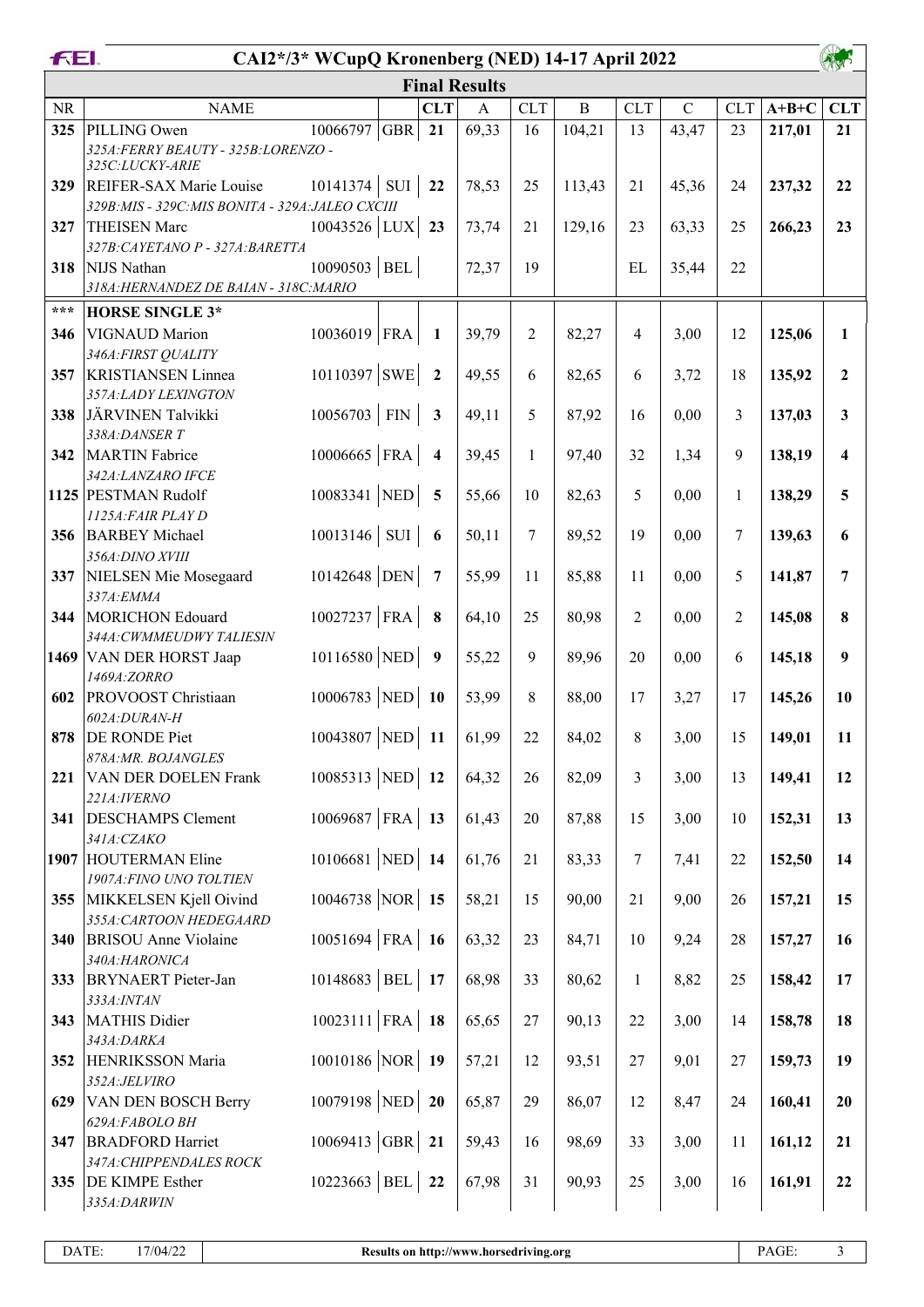| FEI.     | CAI2*/3* WCupQ Kronenberg (NED) 14-17 April 2022                                                                                                                  |                         |                      |                |              |                |                |                |         |              |
|----------|-------------------------------------------------------------------------------------------------------------------------------------------------------------------|-------------------------|----------------------|----------------|--------------|----------------|----------------|----------------|---------|--------------|
|          |                                                                                                                                                                   |                         | <b>Final Results</b> |                |              |                |                |                |         |              |
| $\rm NR$ | <b>NAME</b>                                                                                                                                                       | <b>CLT</b>              | $\mathbf{A}$         | <b>CLT</b>     | $\, {\bf B}$ | <b>CLT</b>     | $\overline{C}$ | <b>CLT</b>     | $A+B+C$ | <b>CLT</b>   |
| 334      | 10029838 BEL<br><b>CLAEYS</b> Pieter                                                                                                                              | 23                      | 70,09                | 36             | 86,44        | 14             | 6,00           | 21             | 162,53  | 23           |
| 354      | 334A:LEONORA BV<br>10154499 NOR 24<br><b>LUND STOEN Jeanette</b>                                                                                                  |                         | 72,64                | 38             | 86,21        | 13             | 6,00           | 19             | 164,85  | 24           |
| 358      | 354A: PENLANGRUG BLACK KNIGHT<br>$10075600$ SWE 25<br>LIND Camilla                                                                                                |                         | 63,76                | 24             | 88,86        | 18             | 12,79          | 32             | 165,41  | 25           |
| 350      | 358A:ARCANTIJN<br>10136796 GER 26<br>LANNIG Andreas                                                                                                               |                         | 60,32                | 18             | 90,81        | 24             | 14,97          | 34             | 166,10  | 26           |
| 348      | 350A:DANTE<br>10109126 GBR 27<br>HODGSON Michael                                                                                                                  |                         | 61,32                | 19             | 93,81        | 28             | 11,94          | 30             | 167,07  | 27           |
|          | 348A: JEROM JANE                                                                                                                                                  |                         | 58,10                | 14             | 108,99       |                |                | 8              |         | 28           |
|          | 1261   VELDBOOM - BULTEN Jeannet 10210775   NED   28<br>1261A:RISK                                                                                                |                         |                      |                |              | 35             | 0,18           |                | 167,27  |              |
| 345      | $10171067$ FRA 29<br>POUGNET Sophie<br>345A: DEESERY DE VAL CASTEL                                                                                                |                         | 65,65                | 27             | 91,11        | 26             | 11,18          | 29             | 167,94  | 29           |
| 353      | $10007644$ NOR 30<br>JOHANNESEN Wenche<br>353A: ENGKILDEGAARDS SATURN                                                                                             |                         | 59,77                | 17             | 95,16        | 29             | 13,52          | 33             | 168,45  | 30           |
|          | 10195377 NED 31<br>1927 VAN DER SNOEK Elke<br>1927A:BUDDY                                                                                                         |                         | 57,21                | 12             | 95,25        | 30             | 18,06          | 37             | 170,52  | 31           |
|          | 10116579 NED 32<br>1628 GOMMERS Joop                                                                                                                              |                         | 68,76                | 32             | 90,75        | 23             | 16,50          | 35             | 176,01  | 32           |
| 336      | 1628A:GARANT<br>$10005976$ BEL 33<br><b>WENTEIN Mark</b>                                                                                                          |                         | 69,53                | 35             | 96,93        | 31             | 16,75          | 36             | 183,21  | 33           |
| 359      | 336A:TORSTEN<br>$10006708$ SWE 34<br>QVARNSTRÖM Cecilia                                                                                                           |                         | 75,31                | 39             | 111,43       | 36             | 12,33          | 31             | 199,07  | 34           |
| 339      | 359A:JOE JOE<br>MEEUWISSEN - CORNELISSEN 10167299  NED   35                                                                                                       |                         | 71,09                | 37             | 106,59       | 34             | 34,90          | 38             | 212,58  | 35           |
|          | 339A: IVAR VAN D'OLDE STEE                                                                                                                                        |                         |                      |                |              |                |                |                |         |              |
|          | $10166194$ NED<br>1461 KARELSE Pieter<br>1461A:FLYNN                                                                                                              |                         | 67,31                | 30             |              | EL             | 8,23           | 23             |         |              |
| 351      | 10164895 GER<br>UNZEITIG Anne<br>351A: CHARMEUR 434                                                                                                               |                         | 48,00                | $\overline{4}$ |              | EL             | 0,00           | $\overline{4}$ |         |              |
|          | 10108603 GBR<br>349 WILKINSON Tara<br>349A: CRUZE                                                                                                                 |                         | 69,20                | 34             |              | EL             | 6,00           | 20             |         |              |
| ***      | PONY FOUR-IN-HAND 3*                                                                                                                                              |                         |                      |                |              |                |                |                |         |              |
|          | 1004 HAMMINK Marijke<br>10137356 NED                                                                                                                              | -1                      | 45,11                | $\mathbf{1}$   | 85,46        | 1              | 0,00           | 1              | 130,57  | $\mathbf{1}$ |
|          | 1004E:ROOSENDAAL'S THUNDER - 1004G:YSSELVLIEDTS<br>CURLEY MATE - 1004A: BEUKENHOF'S WESLEY -<br>1004D: PIETJE V.D. KNOLLENTUIN - 1004F: PRONTO                    |                         |                      |                |              |                |                |                |         |              |
|          | 10011962 NED<br>1482 DE BOER Jan                                                                                                                                  | $\overline{2}$          | 49,80                | 3              | 92,35        | $\overline{2}$ | 6,39           | 5              | 148,54  | $\mathbf{2}$ |
|          | 1482E: TEMPLEDRUID SMIRNOFF - 1482A: HEIDEPARKS<br>HIM - 1482C: SHOREBROOKS HOT 'N SPICEY -<br>1482B: SHORE BROOKS HOLE IN ONE -<br>1482D: SHOREBROOKS HOT TROPIC |                         |                      |                |              |                |                |                |         |              |
| 361      | $10011055$ BEL<br><b>BAX</b> Tinne                                                                                                                                | $\overline{\mathbf{3}}$ | 47,27                | $\overline{2}$ | 97,08        | 4              | 6,09           | 4              | 150,44  | 3            |
|          | 361E: VECHTZICHT'S CONSUL - 361D: VECHTZICHTS<br>CHALLENGER - 361C: VECHTZICHT COMMANCHERO -<br>361B: CUPPERS SALINERO - 361A: BEUKENHOF'S IWAN                   |                         |                      |                |              |                |                |                |         |              |
| 364      | 10195497 BEL<br>VANHOENACKER Julien<br>364C: TIMMIJ - 364B: RHOSBRENIN HEDYDD - 364A: BLITZ                                                                       | $\overline{\mathbf{4}}$ | 56,77                | $\overline{4}$ | 92,82        | 3              | 5,34           | 2              | 154,93  |              |
|          | - 364E: VIERHOEK'S JACKSON - 364D: TRIPPEL                                                                                                                        |                         |                      |                |              |                |                |                |         |              |
| 1732     | 10095075 NED 5<br>VAN DER HAM Joey<br>1732D: MARCUS - 1732C: GOLDEN BOY - 1732E: SAM -                                                                            |                         | 65,63                | 9              | 100,11       | 6              | 6,00           | 3              | 171,74  | 5            |
|          | 1732F:TEMPLEDRUIDEUROPE SPLASH -<br>1732A: DUFFELTS ZZ-TOP                                                                                                        |                         |                      |                |              |                |                |                |         |              |
|          | 10167293 NED 6<br>3121 BEEKHUISZEN Hendrik-Jan<br>3121B: FIRE - 3121D: SNOW - 3121F: TORNADO -<br>3121E:STARLIGHT - 3121C:MISTRAL                                 |                         | 62,21                | $\overline{7}$ | 103,67       | 7              | 9,86           | 7              | 175,74  | 6            |
|          |                                                                                                                                                                   |                         |                      |                |              |                |                |                |         |              |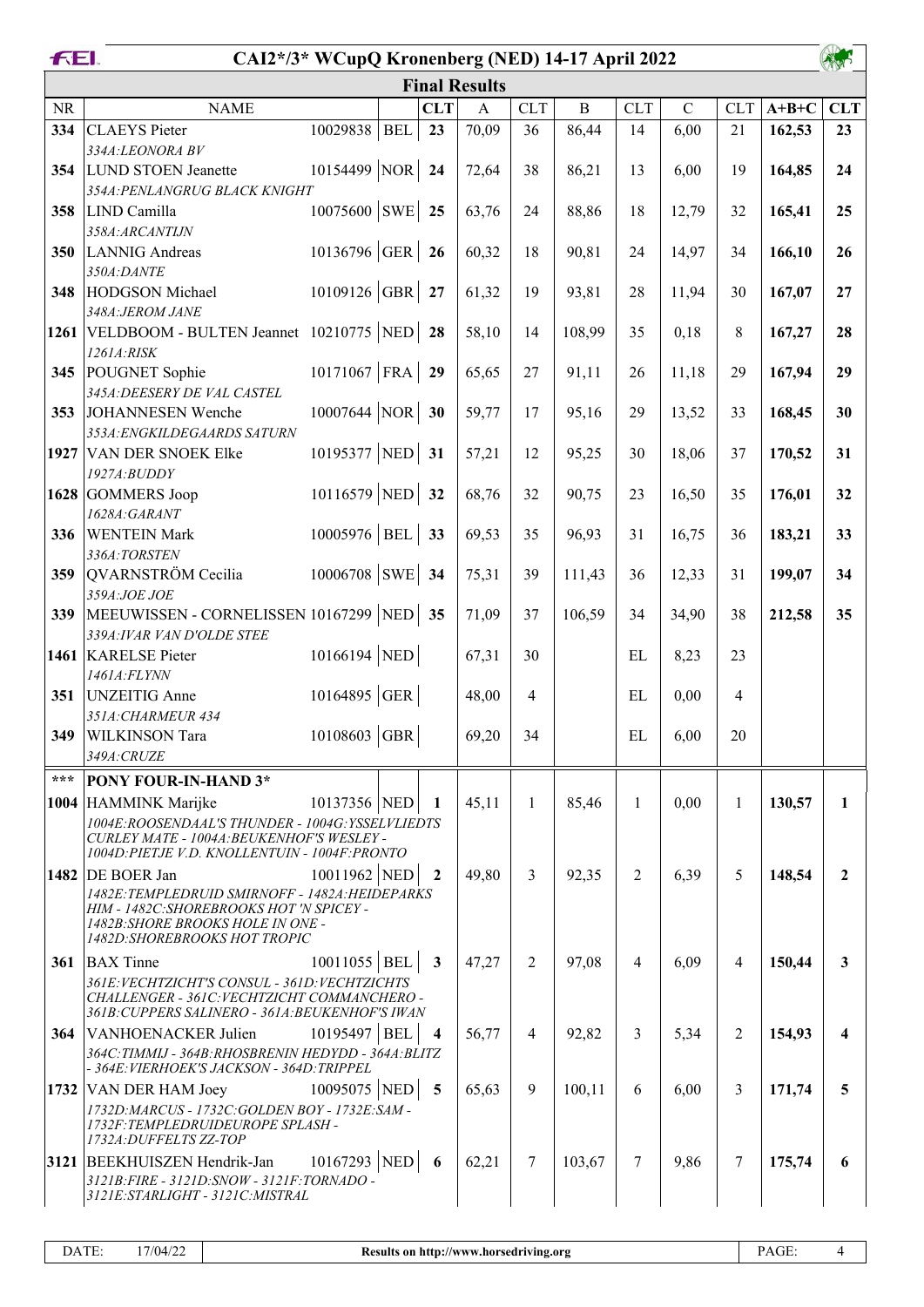| FEI.      | CAI2*/3* WCupQ Kronenberg (NED) 14-17 April 2022                                                                                                                                                                                            |                         |                      |                |             |            |               |                |         |                  |
|-----------|---------------------------------------------------------------------------------------------------------------------------------------------------------------------------------------------------------------------------------------------|-------------------------|----------------------|----------------|-------------|------------|---------------|----------------|---------|------------------|
|           |                                                                                                                                                                                                                                             |                         | <b>Final Results</b> |                |             |            |               |                |         |                  |
| <b>NR</b> | <b>NAME</b>                                                                                                                                                                                                                                 | <b>CLT</b>              | $\mathbf{A}$         | <b>CLT</b>     | $\mathbf B$ | <b>CLT</b> | $\mathcal{C}$ | <b>CLT</b>     | $A+B+C$ | <b>CLT</b>       |
|           | 2133 LIMPENS Rene<br>10137359 NED<br>2133C:GOLDSBERG'S CLAY - 2133B: CRIMOND ELGAN -<br>2133F:RIVALDO - 2133E:KANJER - 2133A:BRUINTJE                                                                                                       | $\overline{7}$          | 58,92                | 5              | 119,19      | 10         | 9,00          | 6              | 187,11  | $\overline{7}$   |
| 362       | 10115418 BEL<br>VAN DEN BOSCH Bert<br>362E: VELVET'S MR MONACO - 362C: MIDDENDORP'S<br>HUMMER - 362A: KASTANJEHOF JIMMY -<br>362B: LANGEVOREN LUCAS - 362D: ROETSENEST S SANTA<br>FE                                                        | 8                       | 59,93                | 6              | 99,82       | 5          | 27,80         | 10             | 187,55  | 8                |
| 363       | $10108042$ BEL<br>VAN DEN OUWELAND Peter<br>363B: CARMANA'S EL DIEGO - 363C: DE WEYERDS<br>FERGUSON - 363A: ALBRECHTS HOEVE'S ALEX-                                                                                                         | 9                       | 67,15                | 10             | 114,60      | 9          | 15,81         | 9              | 197,56  | $\boldsymbol{9}$ |
|           | 363D: HOFSTEE'S PICASSO - 363E: LYWIMAR IMPERIAL<br>10210903 NED<br>2025 BRANS Manou<br>2025B: CORDIAL'S CARLIN - 2025D: SUNWILLOW<br>SIROCCO - 2025C: DESTINY'S BORAYA -<br>2025F: ZOMERDIJK'S CRENDOWE - 2025A: BROEKLANDS<br><b>GLEN</b> | - 10                    | 62,34                | 8              | 131,85      | 11         | 13,06         | 8              | 207,25  | 10               |
|           | 1678 LEGEMAAT-VAN BEMMEL Dia 10190611 NED<br>1678B: RONDEELS ROYAL BODHI - 1678E: ZWAANTJES<br>FLORIS - 1678A: BLACK JACK VON LOGABIRUM -<br>1678D:SHOWBOY - 1678C:ROZENHOF'S JORDAN                                                        | - 11                    | 68,55                | 11             | 111,73      | 8          | 29,27         | 11             | 209,55  | 11               |
|           | 10212039 NED<br>1781 MULDER Eric<br>1781B: ASI KANDIA - 1781A: AERINGUR KANDIA -<br>1781D: DALMANN KANDIA - 1781E: ZOZO NASKUR<br><b>KANDIA</b>                                                                                             |                         | 69,81                | 12             |             | EL         | 31,59         | 12             |         |                  |
| ***       | <b>PONY PAIR 3*</b>                                                                                                                                                                                                                         |                         |                      |                |             |            |               |                |         |                  |
|           | 10136998 NED<br>3053 VAN DE BUNT Melanie<br>3053C: ZUIDHOEVE'S HENZEL - 3053B: TUMTUM -<br>3053A: SUNSTAR'S CALVADOS                                                                                                                        | $\mathbf{1}$            | 50,43                | $\mathbf{1}$   | 80,81       | 2          | 0,00          | $\mathbf{1}$   | 131,24  | $\mathbf{1}$     |
|           | $10116103$ NED<br>1988 HENDRIKS Cas<br>1988A: JIP - 1988B: MISTER JIM - 1988C: SUNSTAR'S<br><b>CLOUD</b>                                                                                                                                    | $\overline{2}$          | 54,74                | 3              | 82,40       | 3          | 0,00          | 2              | 137,14  | $\mathbf{2}$     |
|           | 10191188 NED<br>3284 CREMERS Anneke G E M<br>3284A: BUDIMAN V.D. WITTEHOEVE - 3284B: KAYAN                                                                                                                                                  | $\mathbf{3}$            | 51,57                | 2              | 90,72       | 7          | 3,00          | 3              | 145,29  | 3                |
| 368       | 10176823 GER<br><b>BRECHTKEN</b> Antonia<br>368A: DUNCAN JACK - 368B: NEBO POLLYANNA                                                                                                                                                        | $\overline{\mathbf{4}}$ | 55,37                | 4              | 87,88       | 4          | 6,10          | 5              | 149,35  | 4                |
| 365       | 10107850 BEL<br>VAN DEN BROECK Pieter<br>365B: VIERWINDSTREKEN MYRON - 365A: HEIDEWINDE'S<br>PARELLI - 365C: ZANDBERG'S JOB                                                                                                                 | 5                       | 55,50                | 5              | 92,86       | 8          | 6,22          | 6              | 154,58  | 5                |
|           | 10210654 NED<br>4169 COUWENBERG Sam<br>4169A: GREESKAMP COBUS - 4169B: NEBUS ROWAN                                                                                                                                                          | - 6                     | 61,58                | 11             | 87,92       | 5          | 8,22          | 8              | 157,72  | 6                |
|           | 10095076 NED<br>1768 VAN DER ENDE Nathalie<br>1768A: MISCHA - 1768B: MOZART - 1768C: STERRENHOF'S<br><b>ROXY</b>                                                                                                                            | $\overline{7}$          | 64,62                | 13             | 88,39       | 6          | 5,33          | $\overline{4}$ | 158,34  | 7                |
| 369       | $10107116$ GER<br>JEURINK Rene<br>369C: THREE-STARS - 369A: CELANO TG -                                                                                                                                                                     | $\bf8$                  | 56,89                | 6              | 93,83       | 10         | 8,11          | 7              | 158,83  | 8                |
| 389       | 369B:DONCHELLI<br>$10167294$ NED<br><b>FLOBBE</b> Sietske<br>389A: BROWNSTABLES ULTIMO BOSS - 389B: HIJKER<br><b>FOREST CHICO</b>                                                                                                           | $\overline{9}$          | 61,71                | 12             | 80,19       | 1          | 19,47         | 12             | 161,37  | $\boldsymbol{9}$ |
| 372       | $10170120$ SWE 10<br>STRÖMBERG Marika<br>372B: EXACT - 372C: PUSERS MAZARIN                                                                                                                                                                 |                         | 64,75                | 14             | 93,06       | 9          | 9,00          | 9              | 166,81  | 10               |
| 366       | 10035920   BEL  <br>VERHAEGE Johan<br>366E: SPIKE D - 366C: RUSSEL - 366F: SPIRIT BLACK                                                                                                                                                     | - 11                    | 58,03                | $\overline{7}$ | 102,97      | 12         | 19,23         | 11             | 180,23  | 11               |
| 371       | $10043704$ SWE 12<br><b>FROST</b> Gunlög<br>371C: KILLEVIPPEN - 371A: ABRAKADABRA - 371B: HOKUS<br><i>POKUS II</i>                                                                                                                          |                         | 59,55                | 9              | 134,57      | 14         | 16,59         | 10             | 210,71  | 12               |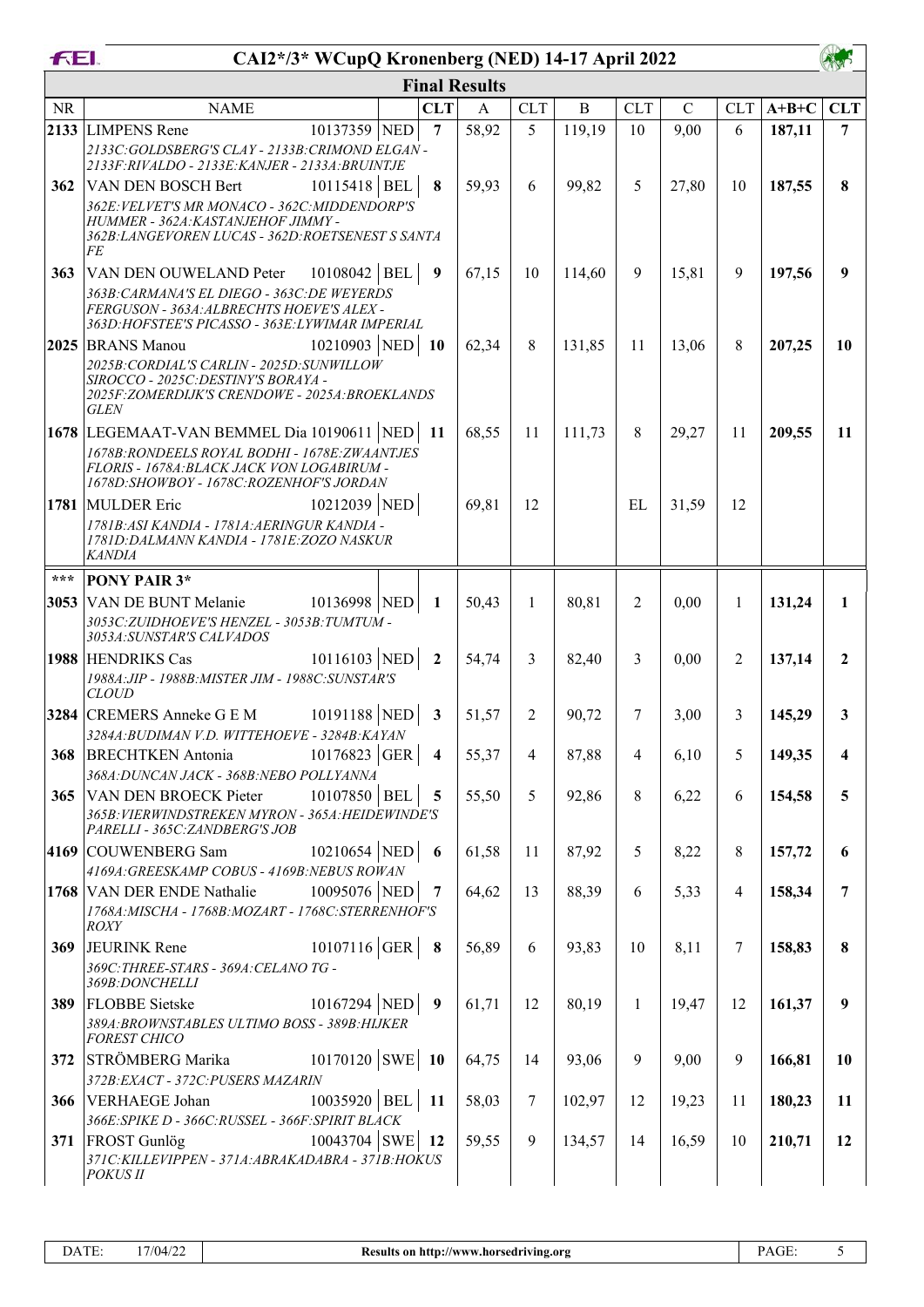| FEI.  | CAI2*/3* WCupQ Kronenberg (NED) 14-17 April 2022                                         |                   |                         |                                        |                |              |                |             |              |         |                         |
|-------|------------------------------------------------------------------------------------------|-------------------|-------------------------|----------------------------------------|----------------|--------------|----------------|-------------|--------------|---------|-------------------------|
|       |                                                                                          |                   |                         | <b>Final Results</b>                   |                |              |                |             |              |         |                         |
| NR    | <b>NAME</b>                                                                              |                   | <b>CLT</b>              | $\mathbf{A}$                           | <b>CLT</b>     | $\, {\bf B}$ | <b>CLT</b>     | $\mathbf C$ | <b>CLT</b>   | $A+B+C$ | <b>CLT</b>              |
| 367   | SNOW Averina<br>367B: MENAI LONE RANGER 71028 - 367A: CAPITOLA MR<br><b>HOUDINI</b>      | $10140505$ GBR    | 13                      | 60,82                                  | 10             | 98,96        | 11             | 51,21       | 14           | 210,99  | 13                      |
|       | 1900 LIEBREGTS Kees<br>1900B: KOLSTEIN'S JAMES - 1900A: COELENHAGE'S<br><b>PENTERMAN</b> | 10229851 NED      |                         | 58,92                                  | 8              |              | EL             | 21,53       | 13           |         |                         |
| 370   | <b>SEITZ</b> Thomas<br>370B: MARY LEE 4 - 370C: MELINA                                   | $10065235$ GER    |                         | 79,95                                  | 15             | 116,60       | 13             |             | EL           |         |                         |
| $***$ | PONY SINGLE 3*                                                                           |                   |                         |                                        |                |              |                |             |              |         |                         |
| 384   | SCHERRER Cédric<br>384A: DONOVAN'S DUSTY                                                 | 10044967<br>SUI   | 1                       | 52,11                                  | $\overline{2}$ | 78,77        | 6              | 1,83        | $\mathbf{1}$ | 132,71  | $\mathbf{1}$            |
| 375   | <b>BERLAGE</b> Katja<br>375A: NORDSTERN'S STOERTEBECKER                                  | $10069467$ GER    | $\overline{2}$          | 54,77                                  | 6              | 77,75        | $\overline{2}$ | 5,76        | 8            | 138,28  | $\overline{2}$          |
|       | 3662 JANSSEN Brent<br>3662A: REGINA'S HIELKE                                             | 10176821 NED      | $\overline{\mathbf{3}}$ | 60,77                                  | 10             | 76,78        | $\mathbf{1}$   | 3,00        | 4            | 140,55  | 3                       |
|       | 3964 VAN 'T VELD Marloes<br>3964A: NEBO DELMIE                                           | 10209191 NED      | $\overline{\mathbf{4}}$ | 56,21                                  | 7              | 87,14        | 17             | 2,90        | 3            | 146,25  | $\overline{\mathbf{4}}$ |
| 374   | CHRISTMANN Anna<br>374B: UNIC EYE D'IHIA                                                 | $10106783$ FRA    | 5                       | 52,55                                  | 3              | 88,45        | 18             | 5,32        | 7            | 146,32  | 5                       |
| 387   | HERNER Johan<br>387A: STORTEBEKERS BIG CRACKER                                           | 10013402 SWE      | - 6                     | 63,10                                  | 12             | 78,17        | 3              | 6,00        | 10           | 147,27  | 6                       |
| 378   | <b>SCHETTLER Karolin</b><br>378A:RICARDO                                                 | 10144142 GER      | $\overline{7}$          | 65,76                                  | 15             | 78,19        | $\overline{4}$ | 4,57        | 6            | 148,52  | $\overline{7}$          |
| 382   | <b>BÜTIKOFER Vera</b><br>382A:MC QUEEN                                                   | $10097435$ SUI    | 8                       | 51,89                                  | $\mathbf{1}$   | 86,74        | 16             | 11,78       | 14           | 150,41  | 8                       |
|       | 3705 PROVOOST Renate<br>3705A: QUIBUS                                                    | 10213163 NED      | 9                       | 54,33                                  | 5              | 83,19        | 12             | 18,13       | 21           | 155,65  | 9                       |
| 381   | <b>BERTHER Linus</b><br>381A:DE NIRA                                                     | $10010576$ SUI 10 |                         | 61,99                                  | 11             | 86,60        | 15             | 8,89        | 12           | 157,48  | 10                      |
|       | 4178 WILLEMSEN Marije                                                                    | 10229788 NED 11   |                         | 52,88                                  | 4              | 86,24        | 14             | 18,71       | 22           | 157,83  | 11                      |
|       | 4178A: DE GOEDE REE'S ELEGANT<br>3297 BOOGAARTS Chantalle                                | 10166195 NED 12   |                         | 63,32                                  | 13             | 79,22        | 7              | 16,40       | 19           | 158,94  | 12                      |
| 390   | 3297A: KONINKSHOEK DION<br>SJÖDIN Johny                                                  | $10200523$ SWE 13 |                         | 71,98                                  | 21             | 80,39        | 8              | 8,61        | 11           | 160,98  | 13                      |
| 383   | 390A: WHY ME<br>HUSER Karin                                                              | $10208996$ SUI 14 |                         | 66,65                                  | 16             | 92,68        | 21             | 2,54        | 2            | 161,87  | 14                      |
| 376   | 383A: JOLIE BABU<br>HALLASCH Monika                                                      | 10189233 GER 15   |                         | 59,88                                  | 8              | 85,89        | 13             | 17,35       | 20           | 163,12  | 15                      |
|       | 376A: GOLDEN BRANDY<br>1355 BECKER Melanie                                               | $10056770$ NED 16 |                         | 71,09                                  | 19             | 82,31        | 9              | 12,42       | 16           | 165,82  | 16                      |
| 373   | 1355A: HAVEHOEVE'S FLORIS<br><b>TAKKINEN Raisa</b>                                       | $10025358$ FIN 17 |                         | 72,64                                  | 22             | 83,04        | 11             | 10,29       | 13           | 165,97  | 17                      |
|       | 373A: KOOIHUSTER HARRO<br>3910 VAN MEERTEN Lisanne                                       | 10212036 NED 18   |                         | 66,76                                  | 17             | 90,76        | 19             | 12,10       | 15           | 169,62  | 18                      |
| 379   | 3910A:JUSTINE<br>WINTGENS Jörn                                                           | $10088435$ GER 19 |                         | 78,75                                  | 26             | 78,74        | 5              | 15,50       | 18           | 172,99  | 19                      |
| 391   | 379A: JISKA<br>SJÖDIN Lida                                                               | $10197027$ SWE 20 |                         | 73,64                                  | 24             | 95,27        | 23             | 5,96        | 9            | 174,87  | 20                      |
|       | 391A:LA PERLA<br>2016 MEULENDIJK Wilma                                                   | 10137172 NED 21   |                         | 68,87                                  | 18             | 93,97        | 22             | 19,13       | 23           | 181,97  | 21                      |
| 385   | 2016A: WICKED BRAVEHEART<br>CARLBERG Johanna                                             | $10150106$ SWE 22 |                         | 74,75                                  | 25             | 91,57        | 20             | 25,98       | 24           | 192,30  | 22                      |
| 380   | 385A: REPHARTOX MAYSUN<br>LANDE Simon<br>380A: DALBYS MAISOL                             | 10189745 NOR 23   |                         | 71,64                                  | 20             | 116,14       | 25             | 35,71       | 25           | 223,49  | 23                      |
|       |                                                                                          |                   |                         |                                        |                |              |                |             |              |         |                         |
| DATE: | 17/04/22                                                                                 |                   |                         | Results on http://www.horsedriving.org |                |              |                |             |              | PAGE:   | $6\,$                   |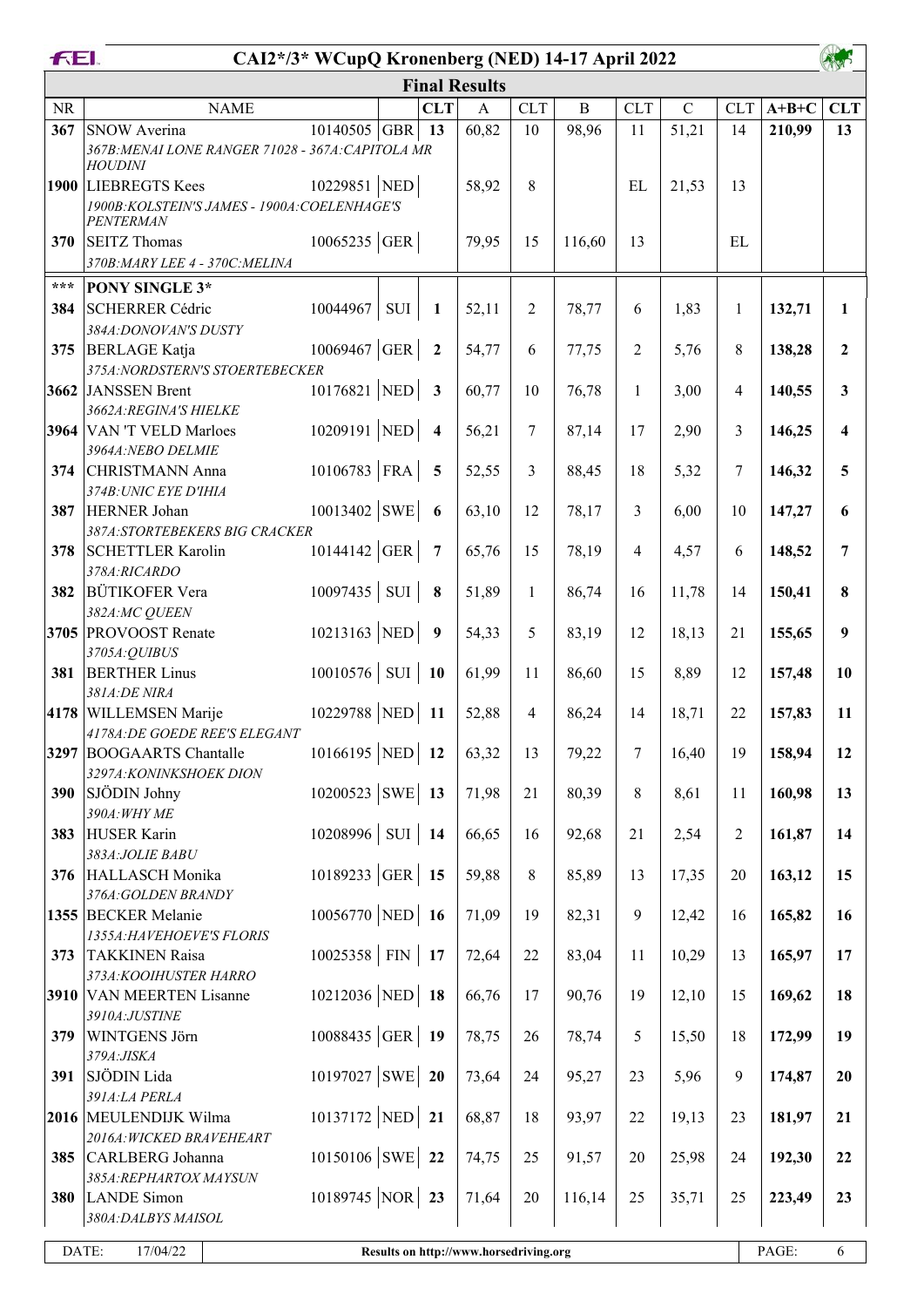| FEI.              | CAI2*/3* WCupQ Kronenberg (NED) 14-17 April 2022                                                                                        |                |     |                         |                      |                |                |                |             |                |         |                         |
|-------------------|-----------------------------------------------------------------------------------------------------------------------------------------|----------------|-----|-------------------------|----------------------|----------------|----------------|----------------|-------------|----------------|---------|-------------------------|
|                   |                                                                                                                                         |                |     |                         | <b>Final Results</b> |                |                |                |             |                |         |                         |
| <b>NR</b>         | <b>NAME</b>                                                                                                                             |                |     | <b>CLT</b>              | $\mathbf{A}$         | <b>CLT</b>     | $\overline{B}$ | <b>CLT</b>     | $\mathbf C$ | <b>CLT</b>     | $A+B+C$ | <b>CLT</b>              |
| 388               | PETERSSON Pia                                                                                                                           | 10010286 SWE   |     | 24                      | 83,52                | 27             | 107,22         | 24             | 43,04       | 26             | 233,78  | 24                      |
|                   | 388A: POWER MAGIC                                                                                                                       |                |     |                         |                      |                |                |                |             |                |         |                         |
| 386               | <b>GUSTAVSSON</b> Emma<br>386A:ARTEMIS                                                                                                  | 10098216 SWE   |     |                         | 63,65                | 14             |                | <b>RE</b>      | 4,03        | 5              |         |                         |
| 202               | <b>RADSTAKE Henk</b>                                                                                                                    | 10029897 NED   |     |                         | 60,43                | 9              | 82,86          | 10             |             | EL             |         |                         |
|                   | 202A: DE BEKELAAR'S ROMERO                                                                                                              |                |     |                         |                      |                |                |                |             |                |         |                         |
| $***$             | <b>HORSE FOUR-IN-HAND 2*</b>                                                                                                            |                |     |                         |                      |                |                |                |             |                |         |                         |
| 392               | MEIER Daniel                                                                                                                            | 10236744       | SUI | $\mathbf{1}$            | 74,50                | $\mathbf{1}$   | 198,52         | $\mathbf{1}$   | 50,57       | $\mathbf{1}$   | 323,59  | $\mathbf{1}$            |
|                   | 392D: ROSALIE SV - 392B: DARLING SV - 392E: STELLA DU<br>MARAIS - 392C: HEAVEN SV                                                       |                |     |                         |                      |                |                |                |             |                |         |                         |
| $***$             | <b>HORSE PAIR 2*</b>                                                                                                                    |                |     |                         |                      |                |                |                |             |                |         |                         |
|                   | 1742 KRAMER Wybe                                                                                                                        | 10229778 NED   |     | 1                       | 53,47                | $\overline{2}$ | 84,70          | $\overline{2}$ | 11,14       | 3              | 149,31  | 1                       |
|                   | 1742A: DEMPSY JUSTIN - 1742B: MARSHYLAND'S ALEX                                                                                         |                |     |                         |                      |                |                |                |             |                |         |                         |
| 395               | <b>ROHAUT</b> Loic                                                                                                                      | 10274088 FRA   |     | $\overline{2}$          | 66,27                | 6              | 84,03          | 1              | 10,49       | $\overline{2}$ | 160,79  | $\boldsymbol{2}$        |
|                   | 395B:NESTOR VAN DE VARENVELDEN - 395A:JERKE<br>KADO VAN HET HUNZED                                                                      |                |     |                         |                      |                |                |                |             |                |         |                         |
| 40                | <b>HOENS Hans</b>                                                                                                                       | 10211008 NED   |     | $\overline{\mathbf{3}}$ | 59,81                | $\overline{4}$ | 96,39          | 4              | 10,13       | $\mathbf{1}$   | 166,33  | 3                       |
|                   | 40B:ZAZOU - 40A:BENTLY                                                                                                                  |                |     |                         |                      |                |                |                |             |                |         |                         |
| 393               | CORNELIS Philip<br>393A: FREDERIK-JANE - 393C: JUWELIER - 393B: GOED                                                                    | 10272647 BEL   |     | $\overline{\mathbf{4}}$ | 57,53                | $\overline{3}$ | 93,38          | 3              | 26,38       | 4              | 177,29  | 4                       |
|                   | <b>GAON</b>                                                                                                                             |                |     |                         |                      |                |                |                |             |                |         |                         |
| 394               | <b>DE BRABANDER Bert</b>                                                                                                                | 10272648 BEL   |     | 5                       | 63,99                | 5              | 115,50         | 5              | 30,52       | 5              | 210,01  | 5                       |
|                   | 394A: DRIEKUS S VD ROZEHOEVE - 394B: KOLIBRI VAN T<br><b>HOOGE</b>                                                                      |                |     |                         |                      |                |                |                |             |                |         |                         |
| 396               | <b>OLIVIER</b> Ian                                                                                                                      | $10269732$ RSA |     | - 6                     | 50,05                | $\mathbf{1}$   | 144,98         | 6              | 33,55       | 6              | 228,58  | 6                       |
|                   | 396A: FABIAN - 396B: FERNANDO - 396C: INTERESSANT                                                                                       |                |     |                         |                      |                |                |                |             |                |         |                         |
| $***$             | <b>HORSE SINGLE 2*</b>                                                                                                                  |                |     |                         |                      |                |                |                |             |                |         |                         |
|                   | 1987 ZEEGERS Peter                                                                                                                      | 10235152 NED   |     | $\mathbf{1}$            | 47,27                | $\mathbf{1}$   | 75,20          | 1              | 0,00        | 1              | 122,47  | 1                       |
| 397               | 1987A: CANITA<br><b>PETERSEN Kasper</b>                                                                                                 | 10237455 DEN   |     | $\overline{2}$          | 54,36                | 2              | 75,43          | 2              | 9,37        | 5              | 139,16  | $\mathbf{2}$            |
|                   | 397A:KP'S SURPRISE OF DORNIK                                                                                                            |                |     |                         |                      |                |                |                |             |                |         |                         |
| 398               | JÄRVINEN Talvikki                                                                                                                       | $10056703$ FIN |     | 3                       | 56,51                | $\overline{4}$ | 85,07          | 4              | 6,00        | 3              | 147,58  | 3                       |
|                   | 398A:KASSANDER                                                                                                                          |                |     |                         |                      |                |                |                |             |                |         |                         |
| 402               | <b>BARBEY Michael</b><br>402A: DAVINCI DES ARRENEYS                                                                                     | $10013146$ SUI |     | $\overline{\mathbf{4}}$ | 63,86                | 6              | 79,43          | 3              | 8,81        | $\overline{4}$ | 152,10  | $\overline{\mathbf{4}}$ |
| 406               | <b>HELMUTH Raymond</b>                                                                                                                  | $10207021$ USA |     | $\overline{5}$          | 63,86                | 6              | 89,18          | 5              | 4,99        | 2              | 158,03  | 5                       |
|                   | 406A:EBONY VDK                                                                                                                          |                |     |                         |                      |                |                |                |             |                |         |                         |
| 405               | SÖDERQVIST Karin                                                                                                                        | 10043703 SWE   |     | 6                       | 56,13                | $\overline{3}$ | 90,79          | 7              | 18,30       | 7              | 165,22  | 6                       |
| 403               | 405A: SIMPLY BLACK<br>LARSSON Ake                                                                                                       | 10245176 SWE   |     | $\overline{7}$          | 70,19                | $\,8\,$        | 91,06          | 8              | 13,62       | 6              |         | $\overline{7}$          |
|                   | 403A:SUNE                                                                                                                               |                |     |                         |                      |                |                |                |             |                | 174,87  |                         |
| 404               | LARSSON Ake                                                                                                                             | 10245176 SWE   |     | $\bf8$                  | 59,30                | 5              | 89,93          | 6              | 28,47       | 8              | 177,70  | 8                       |
|                   | 404A: WITTSTEIN 2                                                                                                                       |                |     |                         |                      |                |                |                |             |                |         |                         |
| $\star\star\star$ | <b>PONY FOUR-IN-HAND 2*</b>                                                                                                             |                |     |                         |                      |                |                |                |             |                |         |                         |
| 407               | <b>HARRER Patrick</b>                                                                                                                   | 10134159 GER   |     | -1                      | 61,83                | $\mathbf{1}$   | 116,87         | 1              | 39,62       | $\mathbf{1}$   | 218,32  | $\mathbf{1}$            |
|                   | 407C: SUNWILLOW TROY - 407B: MELADELLE'S AVANTI -<br>407D: UITERWAARDEN'S MYSTERY MAN - 407A: HARRY<br>POTTER - 407E: WEIDEHOEKS CALVIN |                |     |                         |                      |                |                |                |             |                |         |                         |
| $***$             | <b>PONY PAIR 2*</b>                                                                                                                     |                |     |                         |                      |                |                |                |             |                |         |                         |
|                   | 3892 REINTS Larissa                                                                                                                     | 10234294 NED   |     | 1                       | 54,23                | $\overline{2}$ | 73,16          | 1              | 4,17        | 1              | 131,56  | 1                       |
|                   | 3892B: VERDI - 3892A: TS RAVEL                                                                                                          |                |     |                         |                      |                |                |                |             |                |         |                         |
|                   | 3632 VAN OLST Jorn<br>3632A: MILFORD FAIR HARVEST MOON -                                                                                | 10234297 NED   |     | $\overline{\mathbf{2}}$ | 53,73                | $\mathbf{1}$   | 79,21          | $\overline{2}$ | 6,74        | 2              | 139,68  | $\overline{2}$          |
|                   | 3632B: WOLDBERGS DEEJAY                                                                                                                 |                |     |                         |                      |                |                |                |             |                |         |                         |